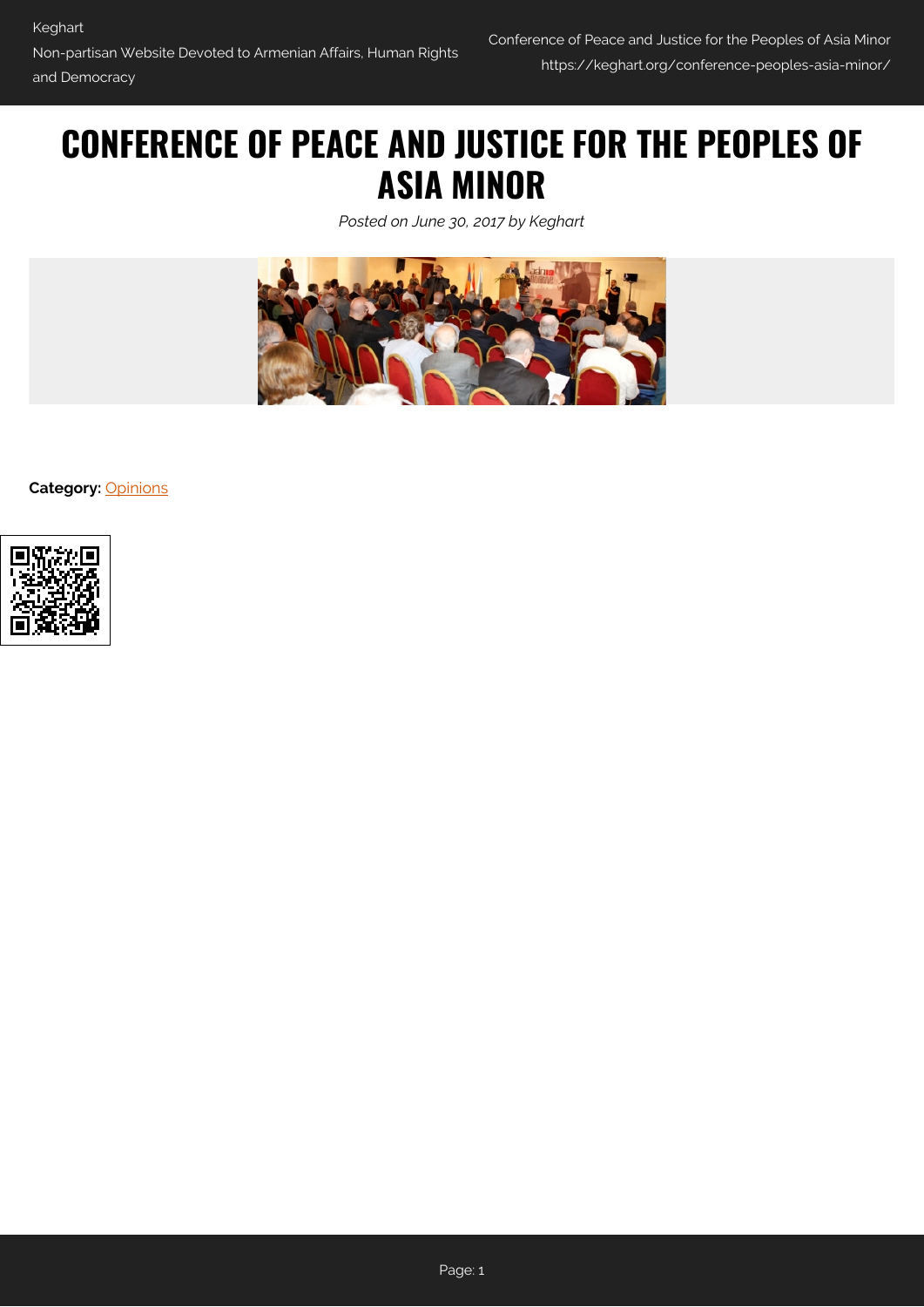## **Unprecedented Conference to Harmonize Efforts to Achieve Peace and Justice for the Peoples of Asia Minor**

BEIRUT - (June 20, 2017) An estimated 170 speakers, delegates and guests, including nine Members of Parliament from four countries, an advisor to the President of Lebanon, representatives of Aramaic, Armenian, Assyrian, Hamshin, Kurd, Pontic Greek, Syriac, Yezidi, and Zaza parties, associations and NGOs gathered for a three-day (June 17-19) forum to form an organization which will push for democracy, justice, the rule of law, respect for human rights and cultural heritage in Turkey—the homeland of the above groups.

# $\pmb{\times}$

The unprecedented event, which was sponsored by the Paris-based National Congress of Western Armenians (NCWA) and co-hosted by the Armenian Rights Council of ADL (Armenian Democratic Liberal Party) took place at the Tekeyan Cultural Centre in downtown Beirut. It was the brainchild of two conferences (in Berlin and Paris) earlier this year and known as the 19 January Initiative Coordination Commission.

In his opening statement, [Souren G. Seraydarian](#page--1-0), chairman of the NCWA, said: "Turkish nationalists, independently of the flag they are raising, Ittihadist, kemalist or Islamist have continued to pursue a plan of completing a demographic operation of transforming Asia Minor to a heartland of the Turkish nation without any consideration for the multiethnic, multicultural and faith of the population."

Mr. Seraydarian went on to say: "In this mission they used us to create an atmosphere of hatred against each other, divided us through misinformation and manipulation. As a result we, peoples of Asia Minor, our common homeland lived apart, sometimes in conflict among ourselves."

The NCWA stressed that attendants had come together "not against the Turkish nation nor against anybody or anything but keeping aside divergencies to defend our legitimate rights for justice, democracy, the rule of law, respect for human rights and cultural heritage."

Mr. Seraydarian added: "Now it is high time to concentrate on what is common for all of us who suffered from crimes against humanity and genocide." He concluded his address by underlining that the nascent organization's approach must be pragmatic, away from emotions, politically realistic, and move step by step to achieve progress and find common denominators. "This does not preclude that each group of people deal separately on issues they do not consider to be common to all."

Habib Afram, advisor to President Michel Aoun of Lebanon, welcomed the delegates and said diversity, pluralism, respect for human rights and the equality of nations, races, religions and genders is a given. He said that Lebanon is the ideal place to hold such a dialogue.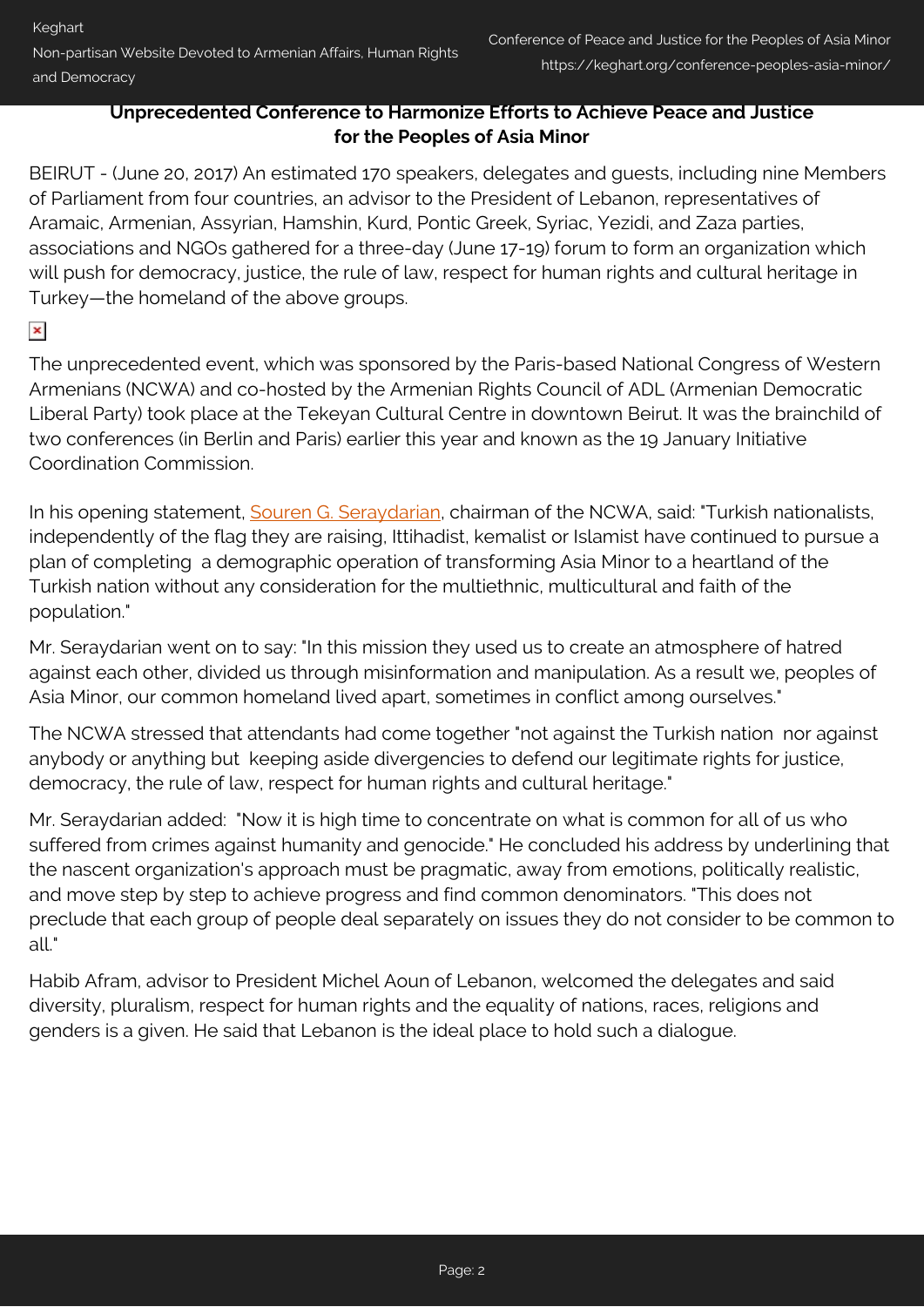Other speakers included internationally-known human rights activist and historian Tessa Hofmann;

Ali Bayramoglu, an early supporter of the Hrant Dink Foundation; and Recep Marasli of the 19th January Initiative Coordination Commission.

Others who addressed the gathering included MPs Shirak Torosyan and Arsen Mikhayelov of Armenia, MPs David Chinchinzade and Ruslan Pogossyan of Georgia, MP Georgios Lazarides of Greece, MP Chant Chinchinian and Ghassan Mukhayber of Lebanon, MPs Yerwant Amenian and Ali Halo of Iraqi Kurdistan.

Alex Koshkerian of the Social Democrat Hunchakian Party, Dyar Qamishlo, representing the North Syria Self Rule, Ibrahim Mrad, president of the Syriac Union Party, Hana Ehad Osman of "Newroz" Cultural and Social Assocaition, and Sinan Ciftyurek of the Kurdish Freedom and Socialism Party. Others in attendance were former MPs from Greece (Gavril Avramidis), Arakadz Akhoyan of Armenia, and Ufuk Uras of Turkey.

On the second day of the forum attendees visited His Holiness Aram A Catholicoss of the Holy See of Cilicia. His Holiness spoke about the globalized world, which has brought people together and increased the challenge to accept and respect one another. Addressing the tragedy inflicted on the former inhabitants of Asia Minor by the government of Turkey, he said there can be no reconciliation without recognizing the crimes against humanity and genocide committed and apologizing for those crimes.

On the third day of the forum working groups defined the common losses and legitimate rights of the ethnic and religious groups whose ancestors had been driven out of Asia Minor by Turkey. They also established common mid- and –long-term objectives of the new organization.

# **Անգամ մը եւս Փոքր Ասիոյ Ժողովուրդներու «19 Յունուար» Նախաձեռնութիւնը միաւորեց հայ, ասորի, քիւրտ, յոյն, Պոնտոսի յոյն եւ թուրք յառաջադէմ մտաւորականութիւնը Յունիս 18-ի իր Խորհրդաժողովով**

# **Համօ Մոսկոֆեան**, «Զարթօնք», Պէյրութ 21,6,2017

100 տարիներէ ի վեր առաջին անգամ ըլլալով, Օսմանեան թէ «Աթաթուրքեան» ,«Էվրէնեան» թէ «Էրտողանեան» վարչակարգերու կողմէ ցեղասպանութեան ենթարկուած բազմաչարչար հայ, քիւրտ, յոյն, ասորի եւ Պոնտոսի յոյն ժողովուրդներու որդիներն ու թոռները, մասնակցութեամբ Թուրքիոյ յառաջադէմ մտաւորականութեան, Հայաստանի, Յունաստանի, Իրաքեան Քիւրտիստանի, Լիբանանի խորհրդարանականներու, նախարարներու, զինուորական թէ քաղաքական ղեկավարներու, 18 Յունիս 2017 թուականի առաւօտեան հաւաքուած էին Պէյրութի Թէքէեան Կեդրոնի «Հրաչեայ Սեդրակեան»ի անուան դահլիճին մէջ:

Լիբանանի ազգային քայլերգի յոտնկայս ունկնդրութենէն ետք, բարի գալուստի խօսքերով հանդէս եկան Մայր հարենիքէն, Վրաստանէն, Թուրքիայէն, Իրաքեան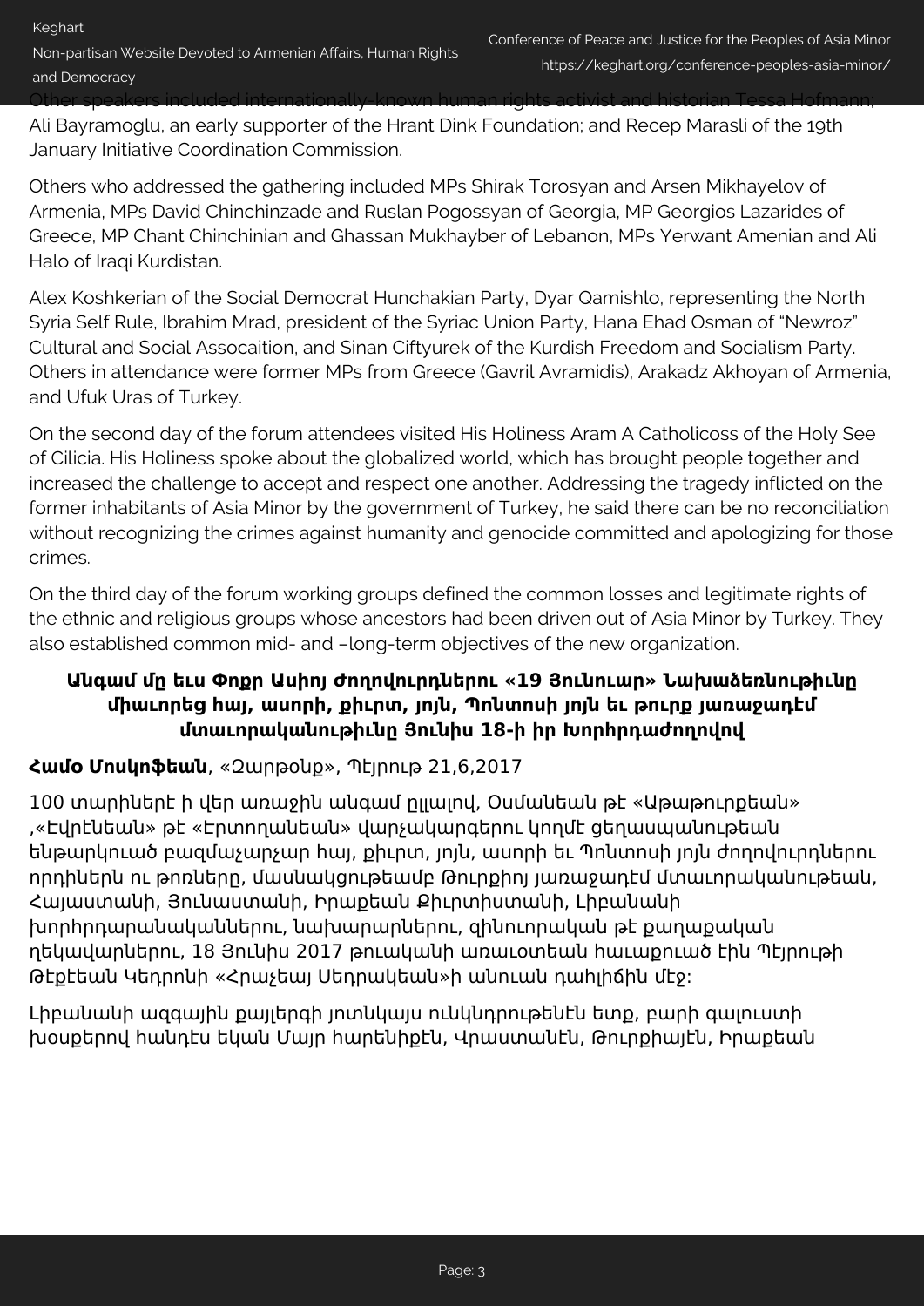Non-partisan Website Devoted to Armenian Affairs, Human Rights

### and Democracy

Քիւրտիստանէն, Գերմանիայէն, Ֆրանսայէն, Ռուսիայէն, Սուրիայէն, Լիբանանէն ներկայ

գտնուող 10 Խորհրդարանի անդամներու, նախարար Ժան Օղասապեանի, Արժանթինի եւ Պաղեստինի դեսպաններուն, Հիւսիսային Սուրիոյ ինքնավար քրտամէտ մարզի (Ռօճավա), «Նեվրուզ» մշակութային, Ընկերային կազմակերպութեան, «Միասնական Ջաւախք՚» կազմակերպութեան, «Վրացական Երազանք» իշխող կուսակցութեան, «Ասորական Միացեալ Կուսակցութեան», «Լիբանանեան Ուժեր» կուսակցութեան նախագահ Տոքթ. Սամիր Ժաաժայի ներկայացուցիչ Պետական երեսփոխան Շանթ Չինչինեանի, Ազգային անվտանգութեան եւ Լիբանանեան բանակի հիւր զօրավարներու եւ դահլիճը ծայրէ ծայր «գրաւած» Լիբանանեան թէ Լիբանանահայ կուսակցութեանց, կազմակերպութեանց, միութեանց ներկայացուցիչներու, գաղափարակից ընկերներու առջեւ:

# $\pmb{\times}$

Իրերայաջորդ կերպով բեմ հրաւիրուեցան Ա.Ա.Հ.¬ի նախագահ, Մ.Ա.Կ.¬ի նախկին ընդհանուր քարտուղար Քոֆի Անանի երբեմնի տեղակալ Սուրէն Սերայտարեան, Լիբանանի Հանրապետութեան նախագահի խորհրդական, ասորական հարցերու մասնագէտ եւ միութեան նախագահ Հապիպ Աֆրամ, «Հրանդ Տինք» հիմնադրամի նախագահ¬հիմնադիր Ալի Պայրամօղլու (Թուրքիա), նշանաւոր ցեղասպանագէտ, Պերլինի «Ֆրայ» համալսարանի դասախօսուհի Դոկտ. Թեսա Հոֆման:

Հայաստանի Ազգային ժողովին կողմէ ուղերձով հանդէս եկաւ ծագումով ջաւախքահայ Շիրակ Թորոսեան, Վրաստանի խորհրդարանի անդամ Դաւիթ Չինչինածէ եւ Յունաստանի Խորհրդարանի Պոնտոսի յոյն խմբակցութեան ղեկավար Գէորգիոս Լազարիտիս: Անոնք իրենց զօրակցութիւնը յայտնեցին խորհրդաժողովին եւ կազմակերպիչներուն: Հետաքրքրական էր Իրաքեան Քիւրտիստանի խորհրդարանի անդամ, նախագահ Մեսուտ Պարզանիի մերձաւոր Ալի Հալոյի ելոյթը, որուն քրտերէն թարգմանութիւնը կատարեց Հանան Օսման («Նեվրուզ»ի նախագահ): «Բոցավառ» ելոյթներ ունեցան Ռօճավայի (Սուրիոյ քրտամէտ հիւսիսային մարզի) պատուիրակ Տիար Ղամըշլօ եւ նոյնինքն Հանան Օսման, ջերմ ու հայասէր խօսքերով խանդավառութիւն յառաջացուցին բոլորին մօտ:

Հ.Հ. Ազգային ժողովի ասորական համայնքի պատգամաւոր Արսէն Միխայլովի հիանալի ելոյթը հայ¬ասորական եղբայրական յարաբերութեանց ու գործունէութեանց մասին: Յատկանշական էր Իրաքեան Քիւրտիստանի հայոց ներկայացուցիչ Երուանդ Ամէնեանի ելոյթը որպէս հայազգի խորհրդարանական, ինչպէս նաեւ Լիբանանի Խորհրդարանի անդամ Շանթ Չինչինեանի փոխանցած պատգամը:

Պատմական անցեալի ու ներկայի փաստերով եւ համատեղ պայքարի կոչով ելոյթ ունեցաւ ՙԱսորական Միութիւն՚ կուսակցութեան նախագահ Իպրահիմ Մրատ: «Միասնական Ջաւախք» միութեան նախագահ Վահագն Չախալեան եւ քրտական «Ազատութիւն եւ Ընկերվարութիւն» կուսակցութեան նախագահ Սինան Չիֆթյիւրէք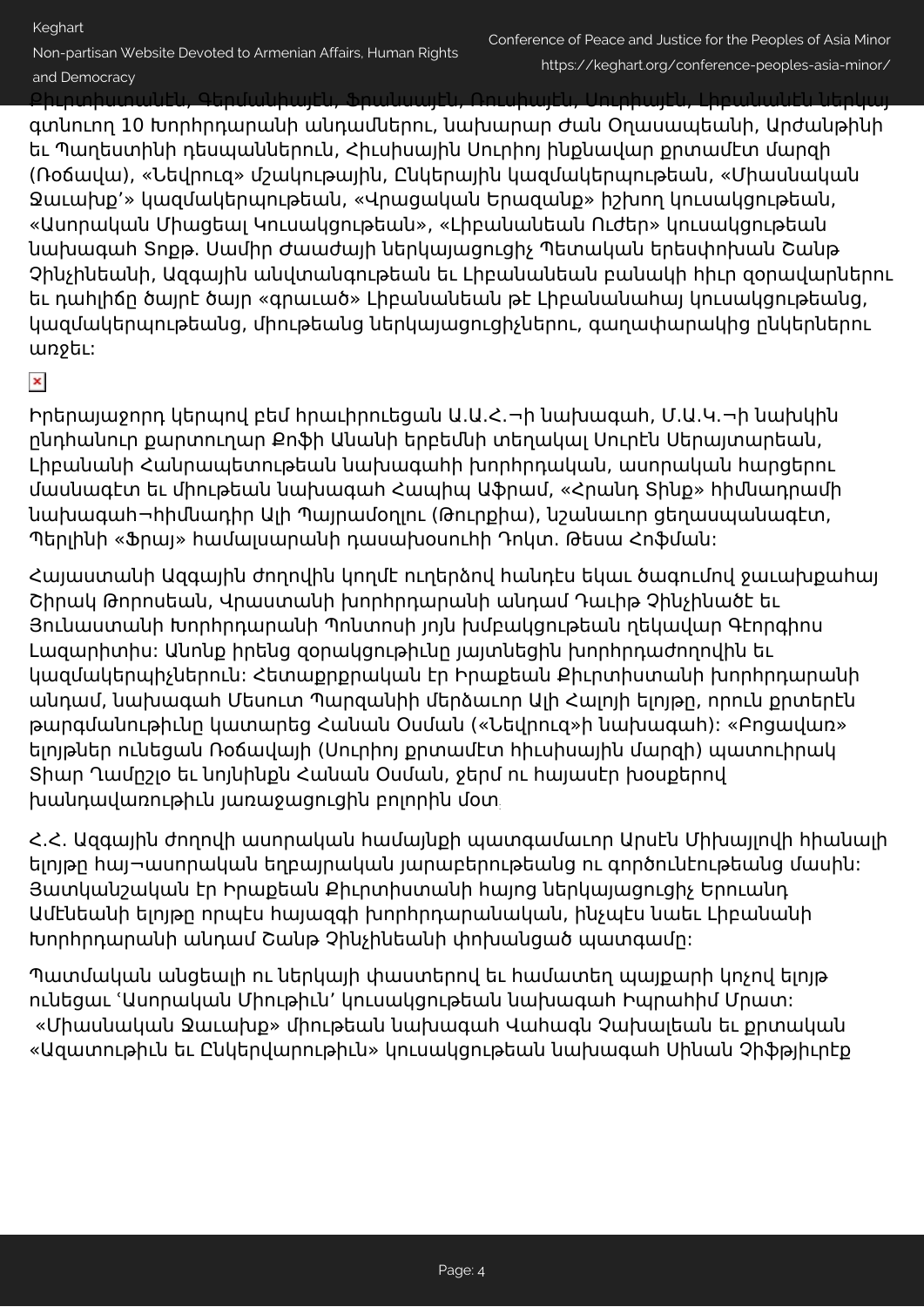Non-partisan Website Devoted to Armenian Affairs, Human Rights

### and Democracy

(Թուրքիա) փոխանցեցին իրենց ծրագիրները եւ ակնկալիքները խորհրդաժողովին:

Փայլուն կերպով ելոյթ ունեցաւ Ս.Դ.Հնչակեան Կուսակցութեան աշխոյժ ղեկավարներէն Ալեքս Քէօշկէրեան, որ բազմաթիւ կապեր հաստատած ու խորհրդաժողովներու մասնակից դարձած է Թուրքիոյ մէջ£ Գերմանիոյ «Աքատեքա» Փոքր Ասիոյ փոքրամասնութեանց ղեկավար անդամ Իպրահիմ Սեւէն անդրադարձաւ Էրտողանեան վարչակարգին կողմէ հրահրուած հալածանքներուն եւ յոռի քաղաքանութեան, որ ուղղուած է տեղահան ընելու նաեւ Թուրքիոյ ժողովրդավարական շարժման պարագլուխները:

Ռուսիոյ հայոց պայծառ դէմքերէն, Կարինէ Գէորգեանի ելոյթը ռուսերէնով, կարեւոր գործընթացներու նշումներ կը պարունակէր եւ կոչ էր միասնական ջանքերով պայքարը շարունակելու:

Խորհրդաժողովը եզրափակեցին Պոլսոյ շրջանի Թուրքիոյ նախկին խորհրդարանական Ուֆուք Օրաս եւ Ա.Ա.Հ.¬ի նախագահ Սուրէն Սերայտարեան: Շուրջ երեք ժամ տեւած այս խիստ կարեւոր խորհրդաժողովը իր արձագանգները գտաւ հայ թէ օտար մամուլի, ընկերային ցանցերու (ֆէյսպուք, թվիթըր), Լիբանանեան պատկերասփիւռի, ինչպէս նաեւ ասորական եւ քրտական հեռատեսիլի եւ ձայնասփիւռի կայաններէն անմիջապէս: Որոտընդոստ ծափերով, մեծ նահատակ Հրանդ Տինքի հսկայական պաստառի հովանիին տակ 3-րդ կարեւոր խորհրդաժողովը աւարտին հասաւ, հիանալիօրէն կազմակերպուած հիւրասիրութենէ ետք:Մասնագէտներու գործնական հանդիպումները շարունակուեցան «Ուորուիք» պանդոկի դահլիճին մէջ:

# **Statement of Souren Seraydarian, Chairman of NCWA**

Excellencies, Members and former Members of Parliaments from Lebanon, Iraqi Kurdistan, Turkey, Armenia, Georgia and Greece, representatives of the diplomatic corps, representatives and observers of political parties, representatives of civil society organizations and associations, members of the committee of the 19 January Initiative, Ladies and Gentlemen,

It is my honor and pleasure to welcome you on behalf of the National Congress of Western Armenians to the Political Forum of the 19 January Initiative . Following extensive consultations with Aramaic, Armenian, Assyrian, Hamshin, Kurd, Pontic Greek, Yezidi and Zaza and other minority associations and parties the Berlin and Paris Conferences held earlier this year led to the creation of this initiative and invitation to today's political Forum.

# $\pmb{\times}$

Turkish nationalists, independently of the flag they are raising, Ittihadist, kemalist or Islamist have continued to pursue a plan of completing a demographic operation of transforming Asia Minor to a heartland of the Turkish nation without any consideration for the multiethnic, multicultural and faith of the population. In this mission they used us to create an atmosphere of hatred against each other, devided us through misinformation and manipulation. As a result we, peoples of Asia Minor, our